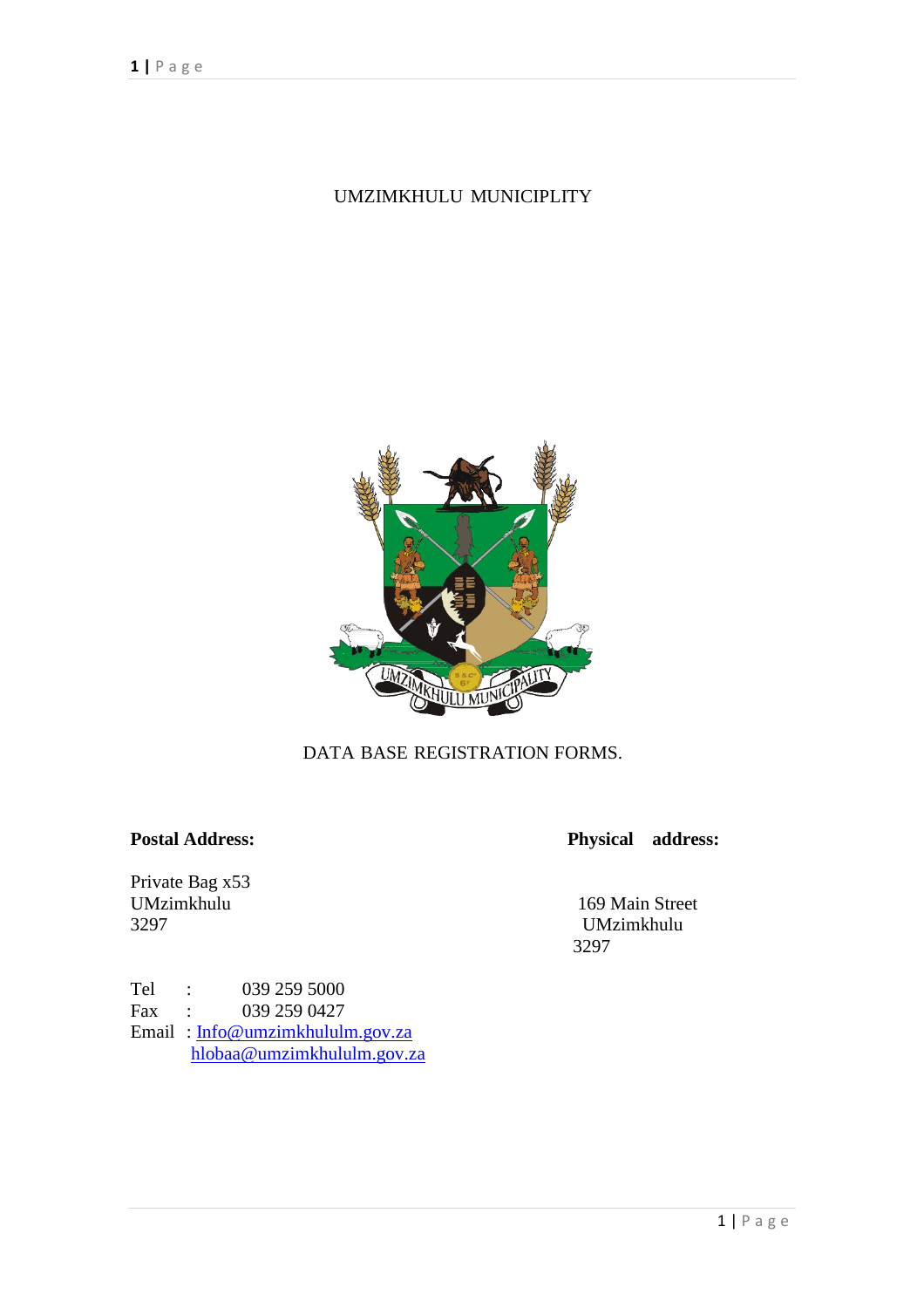#### **APPLICATION FOR REGISTRATION ON UMZIMKHULU MUNICIPLAITY DATABASE.**

#### **SUPPLIER / CONTRACTOR / SERVICE PROVIDER**

| a) Postal Address:                                                                 |  |  |  |  |
|------------------------------------------------------------------------------------|--|--|--|--|
|                                                                                    |  |  |  |  |
| c) Telephone no:                                                                   |  |  |  |  |
| d) Fax no.                                                                         |  |  |  |  |
|                                                                                    |  |  |  |  |
|                                                                                    |  |  |  |  |
|                                                                                    |  |  |  |  |
| $\rm i)$                                                                           |  |  |  |  |
| $\mathbf{i}$                                                                       |  |  |  |  |
|                                                                                    |  |  |  |  |
|                                                                                    |  |  |  |  |
| n) Payment Terms: $30 / 60$<br>days from invoice / other<br>(Tick applicable date) |  |  |  |  |

Umzimkhulu Municipality Data Base Forms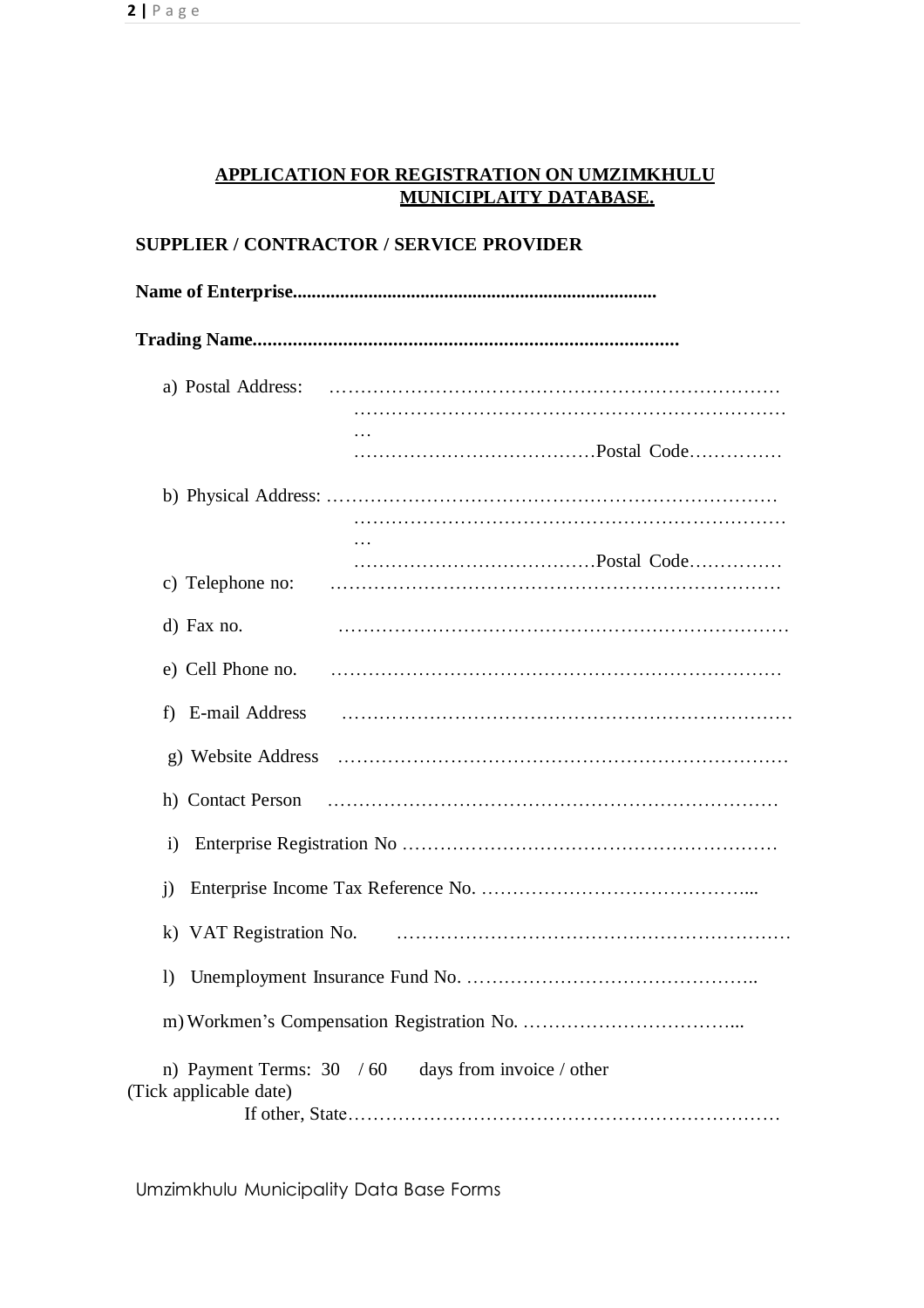#### **Returnable Documents**

- **1. Company registration documents,**
- **2. CSD registration number with the copy of Registration**
- **3. VAT registration ( if applicable)**
- **4. Tax Clearance Certificate with SARS PIN**
- **5. Company Profile**
- **6. ID document of owners/directors**
- **7. CIDB copy of registration with CRS number ( if applicable)**
- **8. Declaration of Interest ( MBD 4 )**
	- **1. Type of Enterprise (tick appropriate box)**

One Person Business / Sole Trader Partnership Close Corporation Private Company (pty ltd) Public Company (ltd)

| __                                                                                                                                                                                                                             |  |
|--------------------------------------------------------------------------------------------------------------------------------------------------------------------------------------------------------------------------------|--|
| and the control of the control of the control of the control of the control of the control of the control of the control of the control of the control of the control of the control of the control of the control of the cont |  |
|                                                                                                                                                                                                                                |  |
|                                                                                                                                                                                                                                |  |

Other ………………………………………………

**2. Principal Business Activities (briefly describe)** ……………………..

……………………………………………………………………………… … ……………………………………………………………………………… ……………………………………………………………………………… … ……………………………………………………………………………… …

#### **3. Location of Enterprise (tick appropriate box)**

| a. UMzimkhulu Municipality Area      |  |
|--------------------------------------|--|
| b. Harry Gwala District Municipality |  |
| Area c. KwaZulu Natal                |  |
| d. South Africa                      |  |

Other………………………………………………………………………

**4. Street and Postal Address of Enterprise**

| <b>Address</b> | <b>Street Address</b> |
|----------------|-----------------------|
|                |                       |

………………………………… ………………………………

Umzimkhulu Municipality Data Base Forms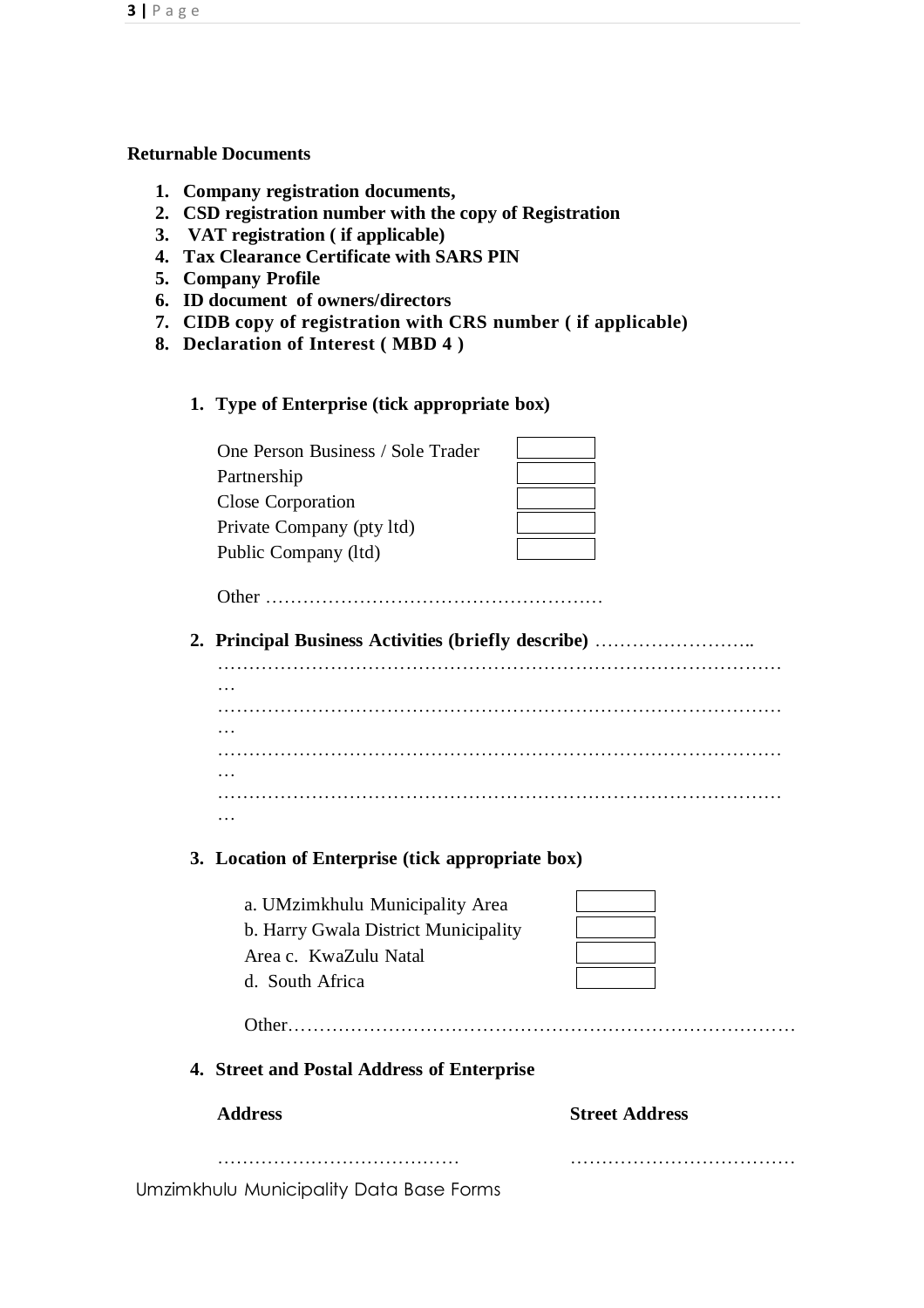| Code<br><b>Branches</b> (if any) | Code |
|----------------------------------|------|
|                                  |      |
|                                  |      |
|                                  |      |

#### **5. Other Business Interests**

Name of other Companies that are already on uMzimkhulu Municipal Database (under the same director )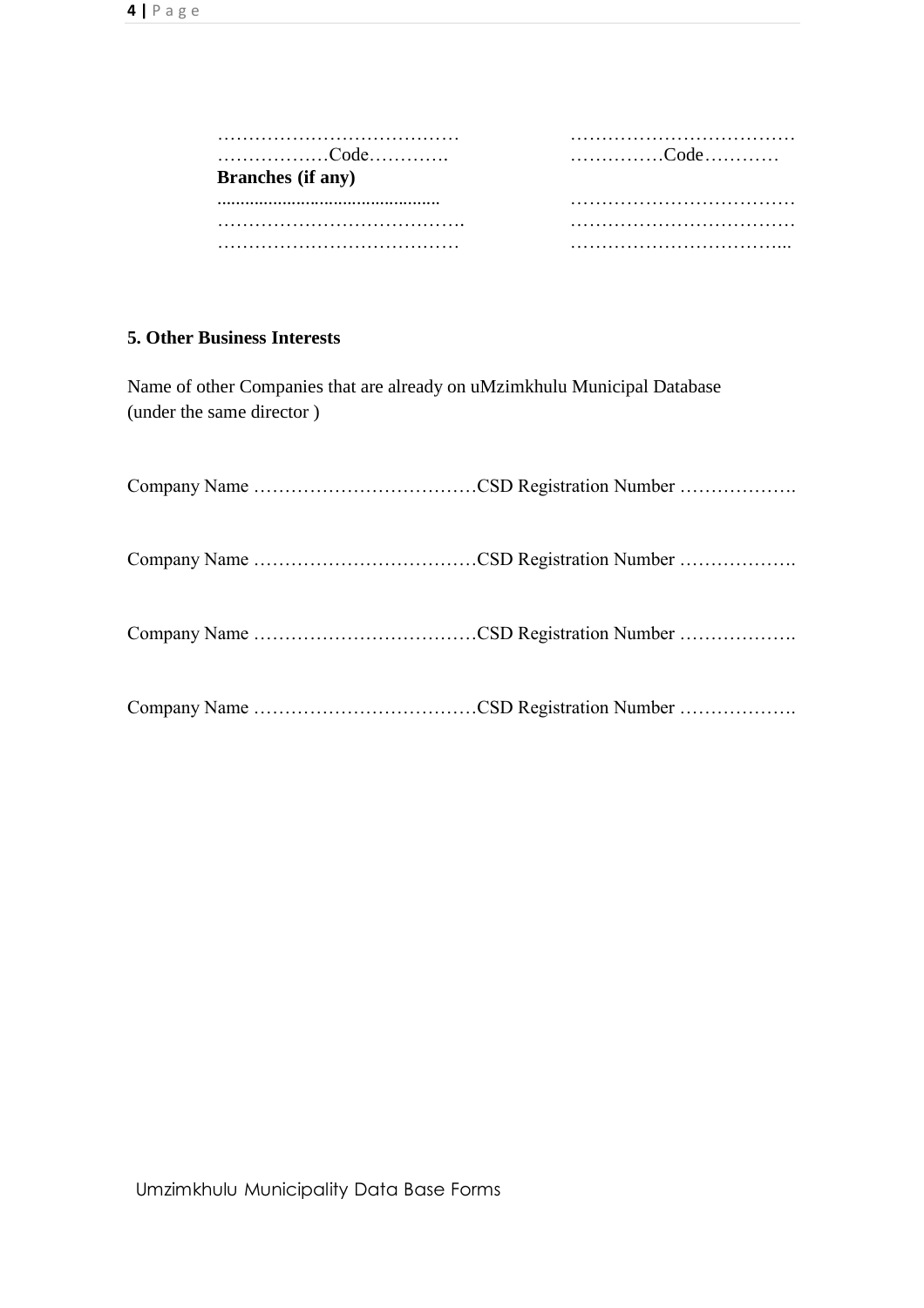| With whom facilities are shared (name of individual / enterprise)? |
|--------------------------------------------------------------------|
|                                                                    |
| $\cdots$                                                           |
|                                                                    |
|                                                                    |
| $\cdots$                                                           |
|                                                                    |
|                                                                    |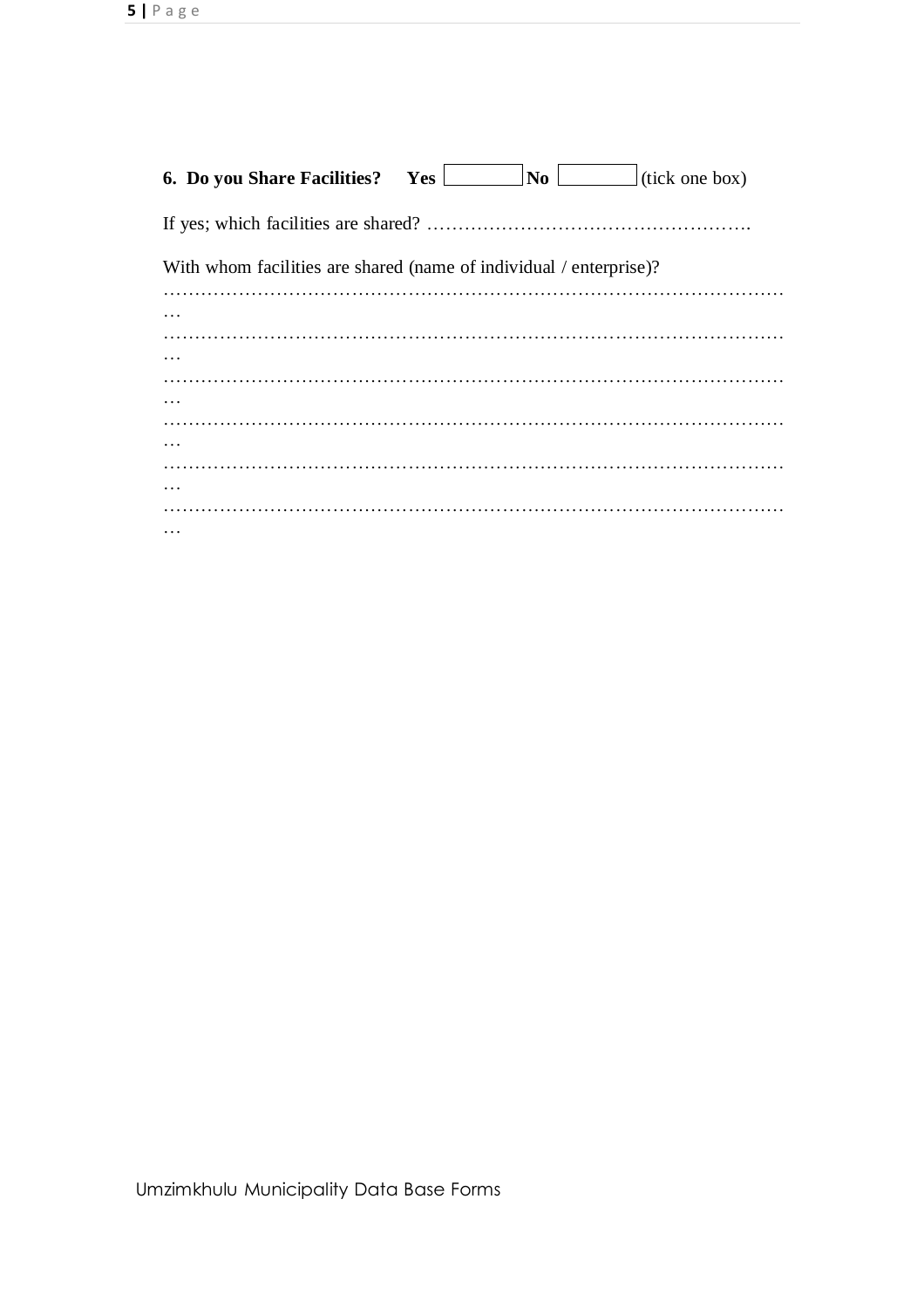# **7**. **List all partners, proprietors and shareholders.**

**Certified copies of ID must be attached.**

| NAM<br>${\bf E}$ | <b>IDENTITY</b><br><b>NUMBER</b> | <b>DISABL</b><br><b>ED YES</b><br>/ NO<br>(IF YES<br>STATE<br><b>DISABILI</b><br>TY) | <b>CITIZENSHIP</b> | OWNERSHIP<br>DATE OF | PROFFESSIONAL<br>REGISTRATION<br><b>NUMBER</b> | $\mathcal{S}_{\mathbf{0}}$<br><b>OWNED</b> | $\%$<br>VOTING |
|------------------|----------------------------------|--------------------------------------------------------------------------------------|--------------------|----------------------|------------------------------------------------|--------------------------------------------|----------------|
|                  |                                  |                                                                                      |                    |                      |                                                |                                            |                |
|                  |                                  |                                                                                      |                    |                      |                                                |                                            |                |
|                  |                                  |                                                                                      |                    |                      |                                                |                                            |                |
|                  |                                  |                                                                                      |                    |                      |                                                |                                            |                |
| 100              | <b>100</b>                       |                                                                                      |                    |                      |                                                |                                            |                |

6 | P a g e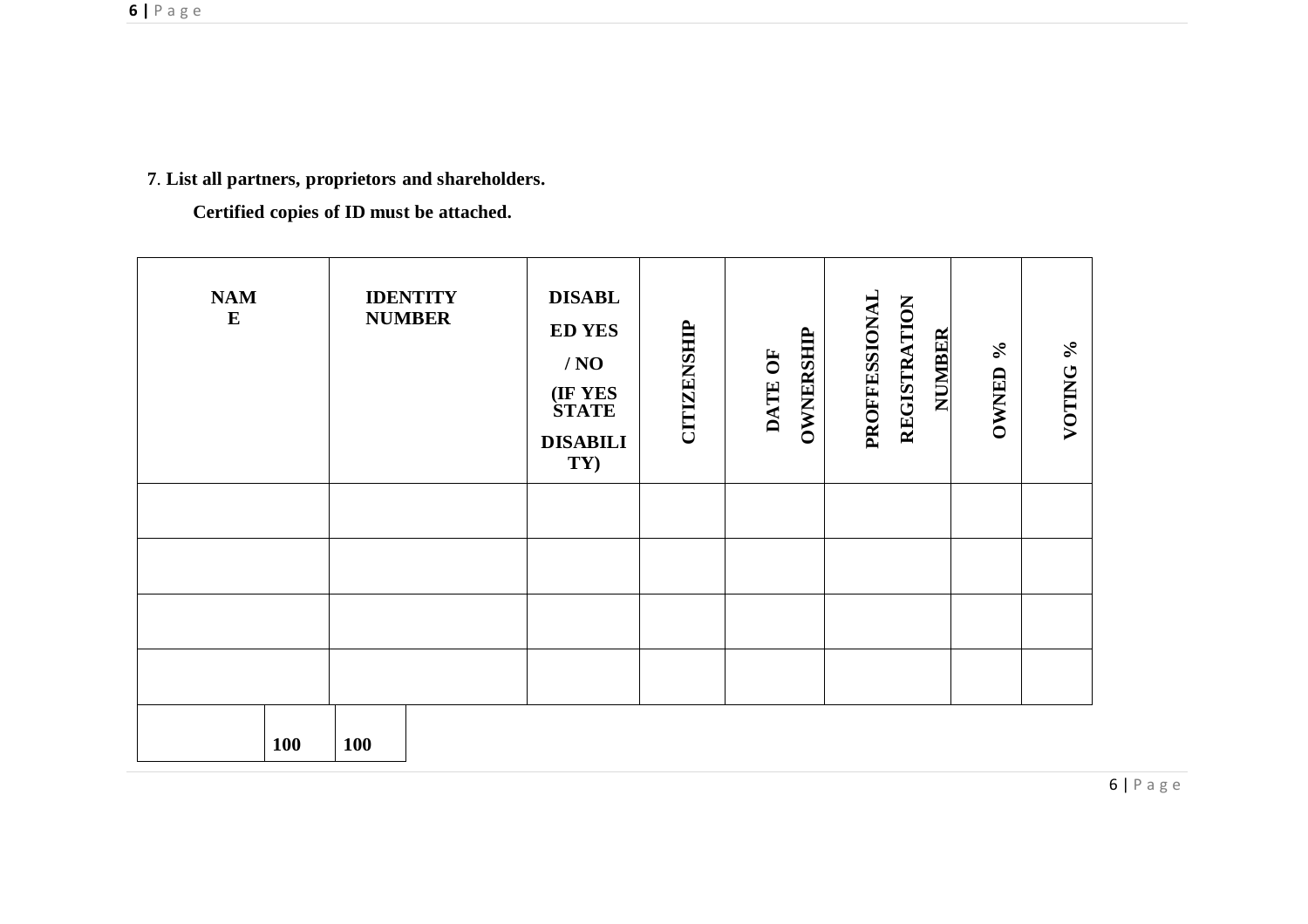**8. Is the enterprise registered or does it have a business license? (Tick one Box)**

| Yes                                                                                | N <sub>0</sub> |
|------------------------------------------------------------------------------------|----------------|
| If yes, detail and quote relevant reference numbers dates                          |                |
|                                                                                    |                |
|                                                                                    |                |
| 9. Detail all trade associations/professional bodies in which you have membership: |                |
|                                                                                    |                |
|                                                                                    |                |
|                                                                                    |                |
| 10. Did the company exist under a previous name? (tick one box)                    |                |
| Yes                                                                                | N <sub>0</sub> |
| If yes:                                                                            |                |
|                                                                                    |                |
|                                                                                    |                |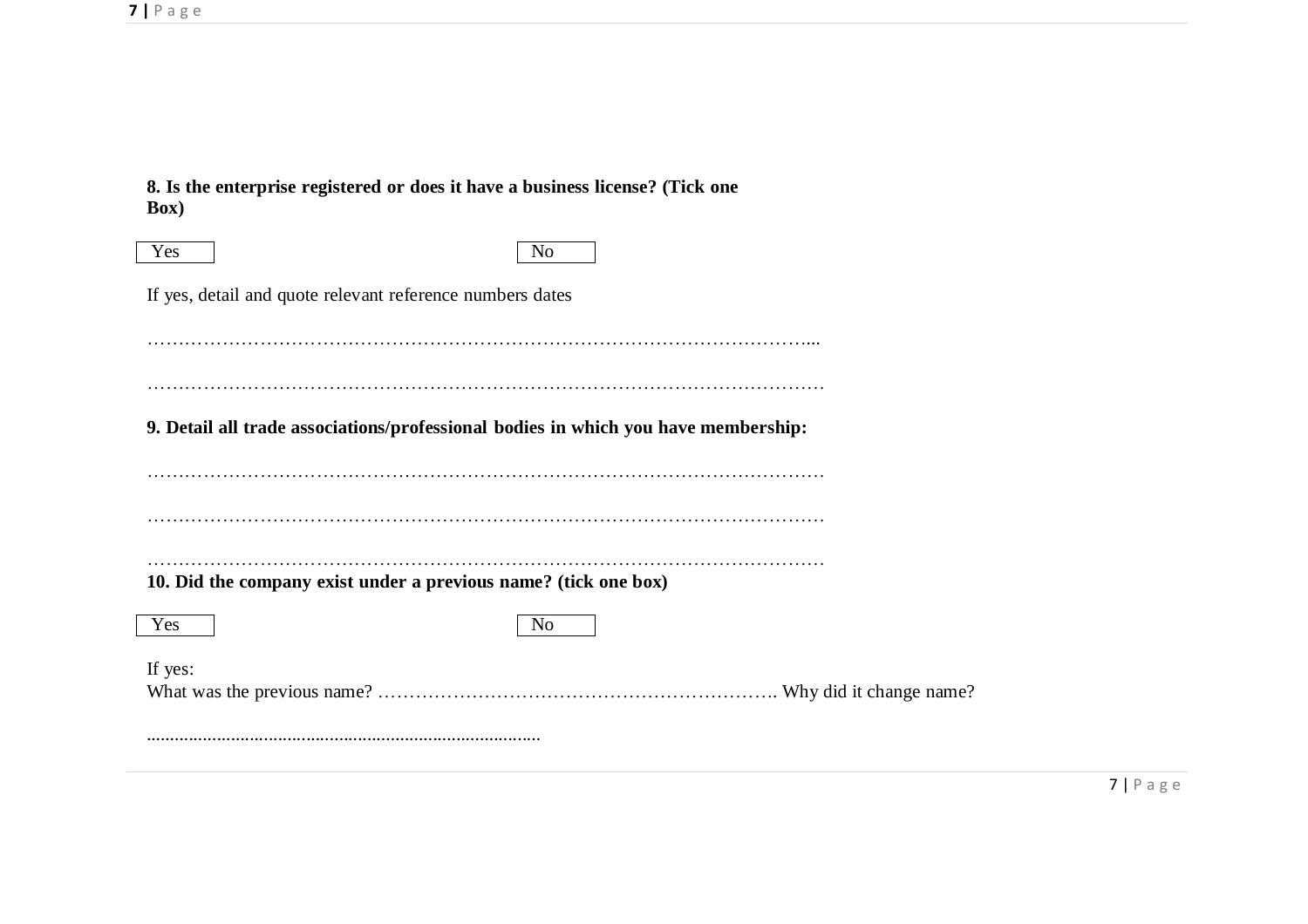List the previous owners/partners/directors……………………………………….. ……………………………………………………………………………………………… ………………………………………………………………………………………………

**11. How many full time (FT) and part time (PT) staff member are employed by the enterprise?**

|             | <b>Historically Disadvantaged Individuals</b> |    |  |
|-------------|-----------------------------------------------|----|--|
|             |                                               |    |  |
|             | R'T                                           | PТ |  |
| <b>Male</b> |                                               |    |  |
| Female      |                                               |    |  |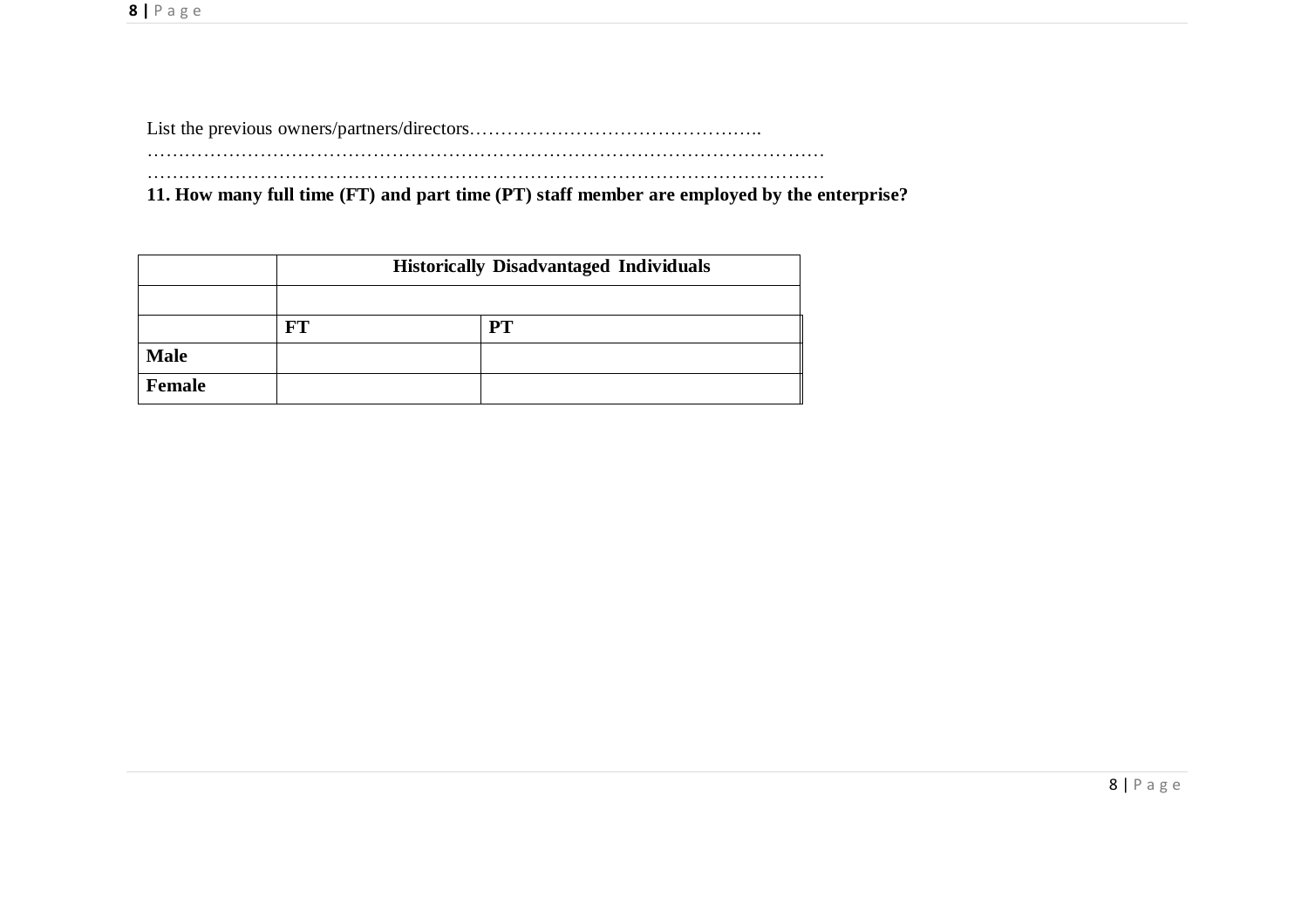## **12. How many full time (FT) and part time (PT) Disabled members are employed by**

**the enterprise:**

|             | <b>Historically Disadvantaged Individuals</b> |    |  |
|-------------|-----------------------------------------------|----|--|
|             |                                               |    |  |
|             | FT                                            | PT |  |
| <b>Male</b> |                                               |    |  |
| Female      |                                               |    |  |

#### **13. How many staff members joined the enterprise in the last 6 months?**

FullTime …………………………… Part Time……………………………..

#### **14. Banking Details.**

#### ………………………………………………………………………………………… **14.7 Before returning, this section must be completed by your bank**

I we confirm that the above information on the clients account at this bank/ building society is correct.

|                          | <b>Bank Stamp</b> |
|--------------------------|-------------------|
| Signed on behalf of bank |                   |
|                          |                   |
| Name                     |                   |
| Capacity                 |                   |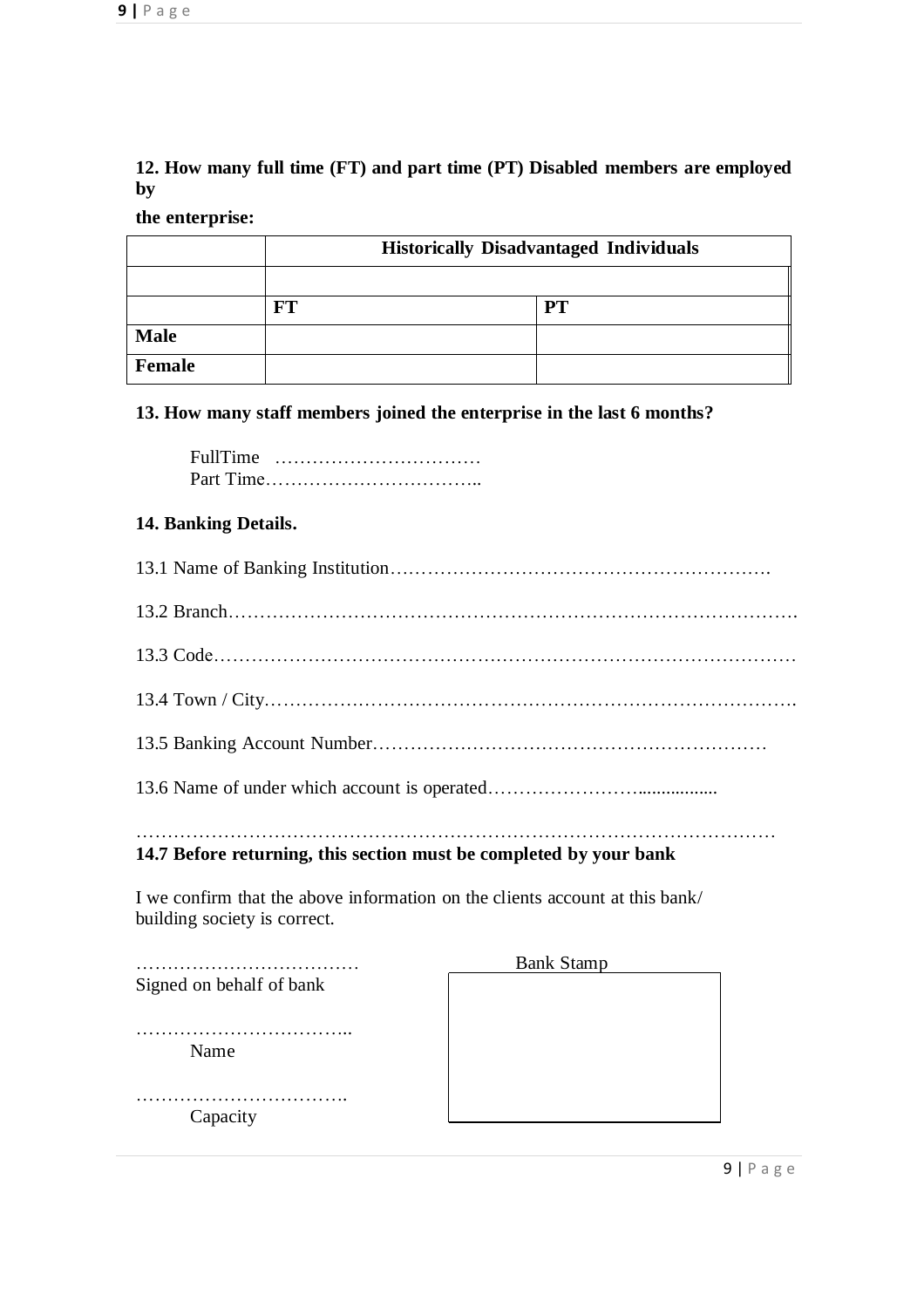#### **CERTIFICATION OF CORRECTNESS OF INFORMATION AS PROVIDED.**

I/WE, THE UNDERSIGNED, WARRANTS THAT I AM/WE ARE DULY AUTHORISED TO DO SO ON BEHALF OF THE ENTERPRISE, CERTIFIES THAT THE ENTERPRISE COMPLIES WITH ALL STATUTORY AND MUNICIPAL REQUIREMENTS AND THAT THE INFORMATION SUPPLIED IN TERMS OF THIS DOCUMENT WITH ADDITIONAL INFORMATION IS CORRECT AND ACCURATE AND ACKNOWLEDGES THAT

If the information supplied is found to be incorrect then Umzimkhulu Municipality in

addition to any remedies, it may have; may

Recover from the Enterprise all costs, losses or damages incurred or sustained by the

Municipality as a

result of the award of the contract, and/or

Cancel the contract and claim any damages which the Municipality may

suffer by having to make favorable arrangements after such cancellations,

and/or

impose a penalty on the Enterprise and/or take any other action as may be deemed

necessary.

| Duly authorized | to | sign on | behalf |
|-----------------|----|---------|--------|
|                 |    |         |        |
|                 |    |         |        |
|                 |    |         |        |